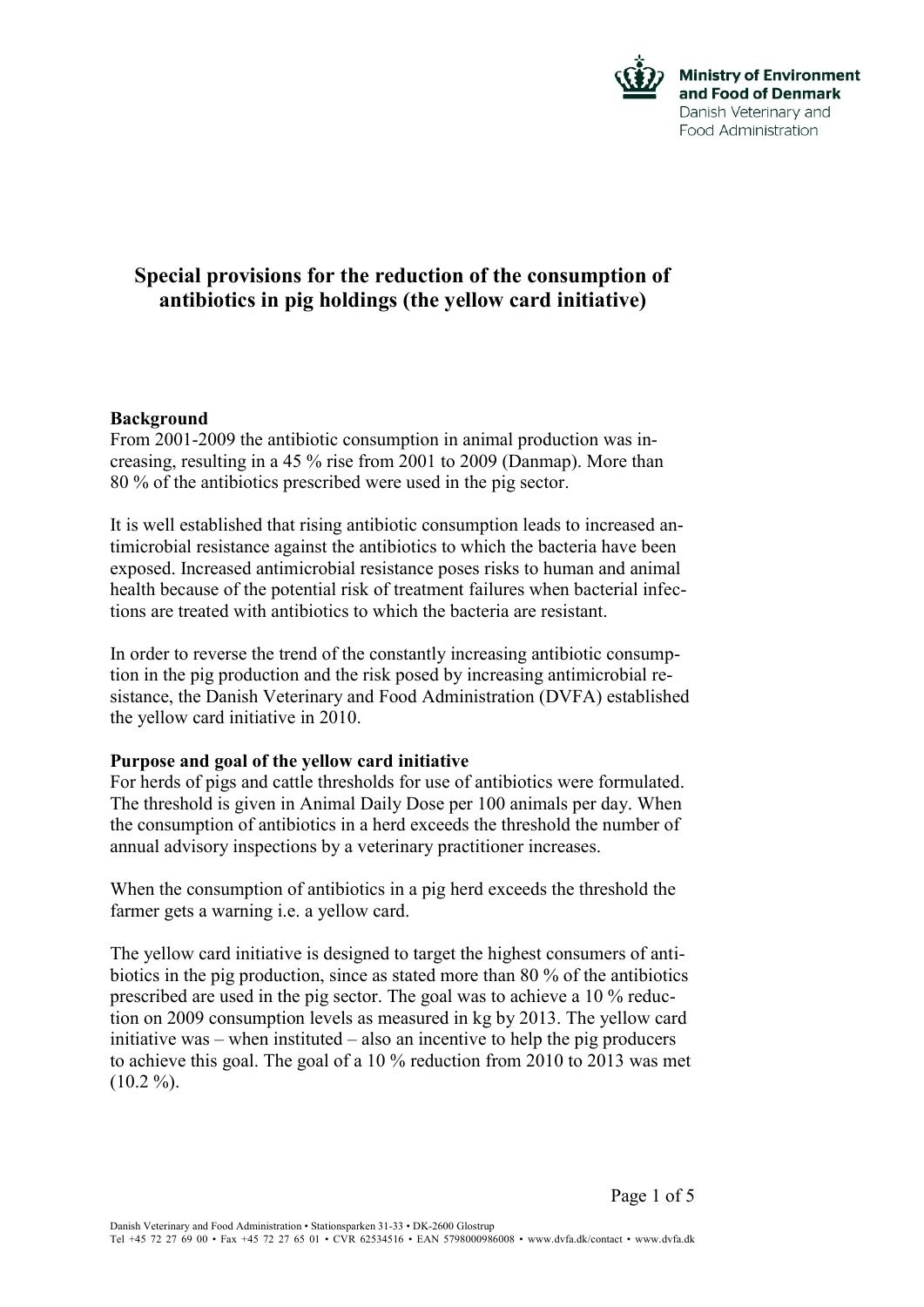An action plan to combat livestock-associated MRSA has set targets for reducing antibiotic consumption for pigs further. The target set is a reduction of 15 % from 2015 - 2018.

On that background a new model was implemented in July 2016 (The Differentiated Yellow Card) to also promote responsible use. All classes of antibiotics are assigned a factor, called Weighted Animal Daily Dose (Weighted ADD). Antibiotics which is critical important for human use such as fluoroquinolones is assigned a factor 10 while simple penicillin is assigned factor 1. This means that use of antibiotics with a higher factor adds more to the medicine account of the herd and thereby the herd will reach the threshold for use of antibiotics faster.

## **Thresholds**

Each year the DVFA will issue thresholds for antibiotic consumption in different age groups of pigs and cattle, as antibiotic consumption varies in the different age groups.

| Thresholds for pigs<br>$(\text{in ADD per } 100 \text{ animals per day*})$ | <b>Piglets, sows, Weaner pigs Finishers</b><br>gilts and<br>boars | up to 30 kg |     |
|----------------------------------------------------------------------------|-------------------------------------------------------------------|-------------|-----|
| Herd avera ge Nationwide (2009)                                            | 2,6                                                               | 14          | 4   |
| Thresholds September 2010 - May 2013                                       | 5,2                                                               | 28          | 8   |
| Thresholds June 2013- October 2014                                         | 5                                                                 | 25          |     |
| Thresholds November 2014 – March<br>2017                                   | 4,3                                                               | 22,9        | 5,9 |
| Thresholds April 2017 <sup>*</sup> - December 2017 4,1                     |                                                                   | 21,8        | 5,6 |
| Thresholds Januar 2018 $\rightarrow$                                       | 3,8                                                               | 20,2        | 5,2 |

**Tabel 1.** Development in thresholds for pigs.

 $*$  Thresholds for pigs is changed from the 31<sup>th</sup> of March 2017 to weighted ADDs pr. 100 animals per day

| <b>Tabel 2.</b> Thresholds for cattle. |  |
|----------------------------------------|--|
|----------------------------------------|--|

| <b>Thresholds for cattle</b>     | Calves less than $12 \mid \text{Cows}, \text{ as well as}$ |                 |
|----------------------------------|------------------------------------------------------------|-----------------|
| (in ADD pr. 100 animals per day) | months and juve-                                           | bulls, heifers  |
|                                  | niles between 12                                           | and steers over |
|                                  | and 24 months.                                             | 24 months.      |
| <b>Thresholds September 2010</b> | 1.2                                                        |                 |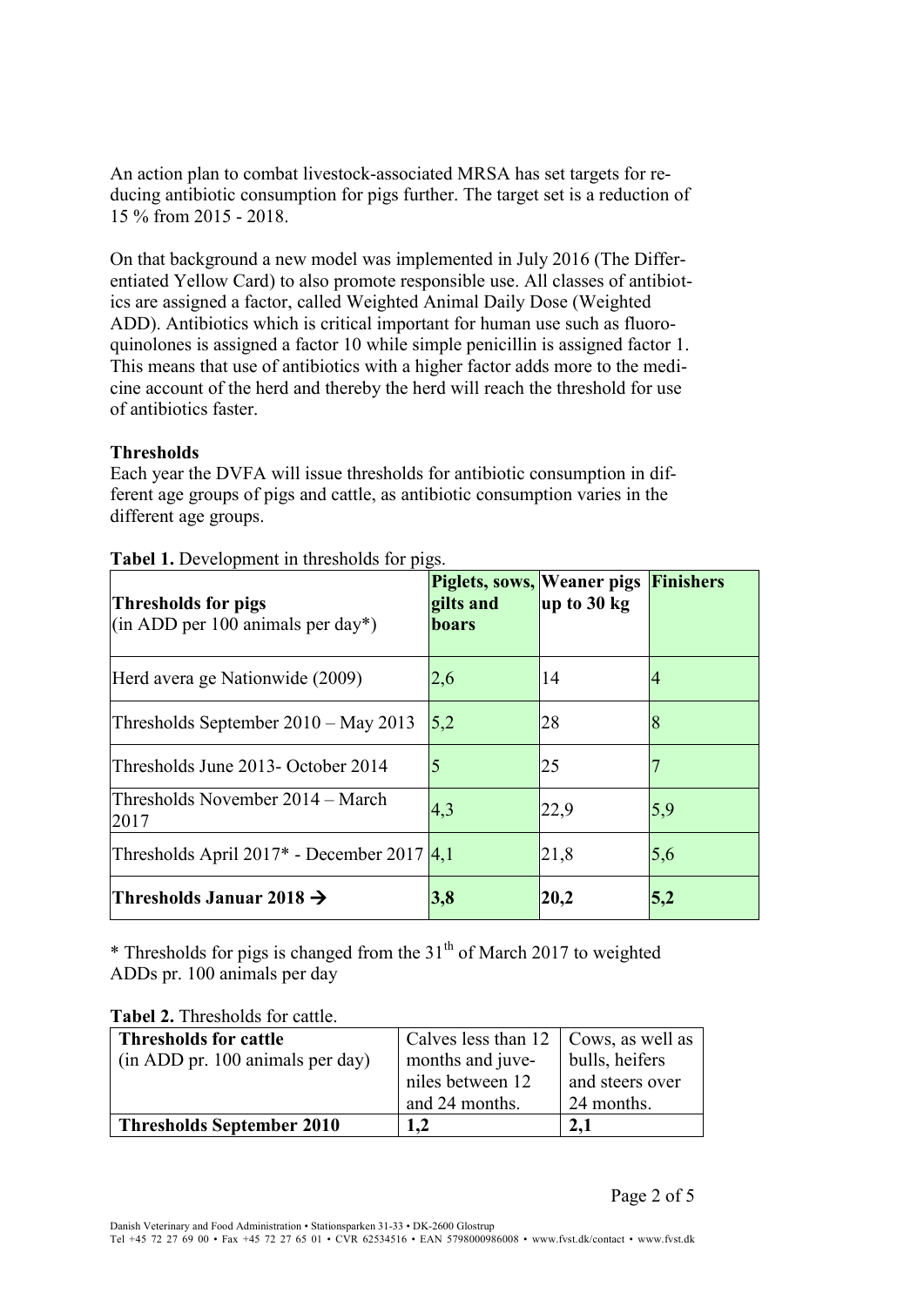



**Figur 1.** The Yellow Card Initiative in short

If the average antibiotic consumption in a holding within a nine month period exceeds one or more of the above threshold levels, the DVFA may issue an order or injunction (the yellow card) compelling the owner of the holding to reduce the antibiotic consumption in the holding below the maximum limits within nine months of the issuance of the injunction.

During the nine month period, the DVFA may also forbid the owner to use and store any veterinary medicine product containing antibiotics in the holding if the product in question has been represcribed more than once<sup>1</sup> and is to be administered via feed or drinking water. In addition, the DVFA may carry out one or more unannounced inspection visits to the holding during the nine month period while the injunction is in effect.

#### **Increased Supervision**

If the antibiotic consumption in the holding has not been reduced below the maximum limits after the expiry of the nine month period, the DVFA may issue another injunction compelling the owner of the holding to seek supplementary expert advice from an impartial veterinarian<sup>2</sup> with a view to reducing the antibiotic consumption in the holding below the maximum limits within nine months of the issuance of the second injunction. This injunction may also be issued if the antibiotic consumption in the holding has been reduced below the maximum limits after the expiry of the nine month period but has again risen above the maximum limits in the succeeding 12 month period after the expiry of the nine month period. The expert advice must include a plan of action with concrete suggestions for interventions to reduce the consumption of antibiotics in the holding.

As with the yellow card injunction, the DVFA may also forbid the owner to use and store drugs containing antibiotics in the holding if the drug in question has been represcribed more than once and is to be administered via feed or drinking water. Also, the DVFA may carry out one or more unannounced inspection visits to the holding during the five month period while the injunction is in effect.

 $\overline{a}$ 

<sup>1</sup> Prescription only medicine can only be used and stored for a limited period of time. To prolong the period the veterinarian can 'represcribe' the medicine for a new limited period of time.

<sup>2</sup> A veterinarian other than the regular veterinarian of the holding.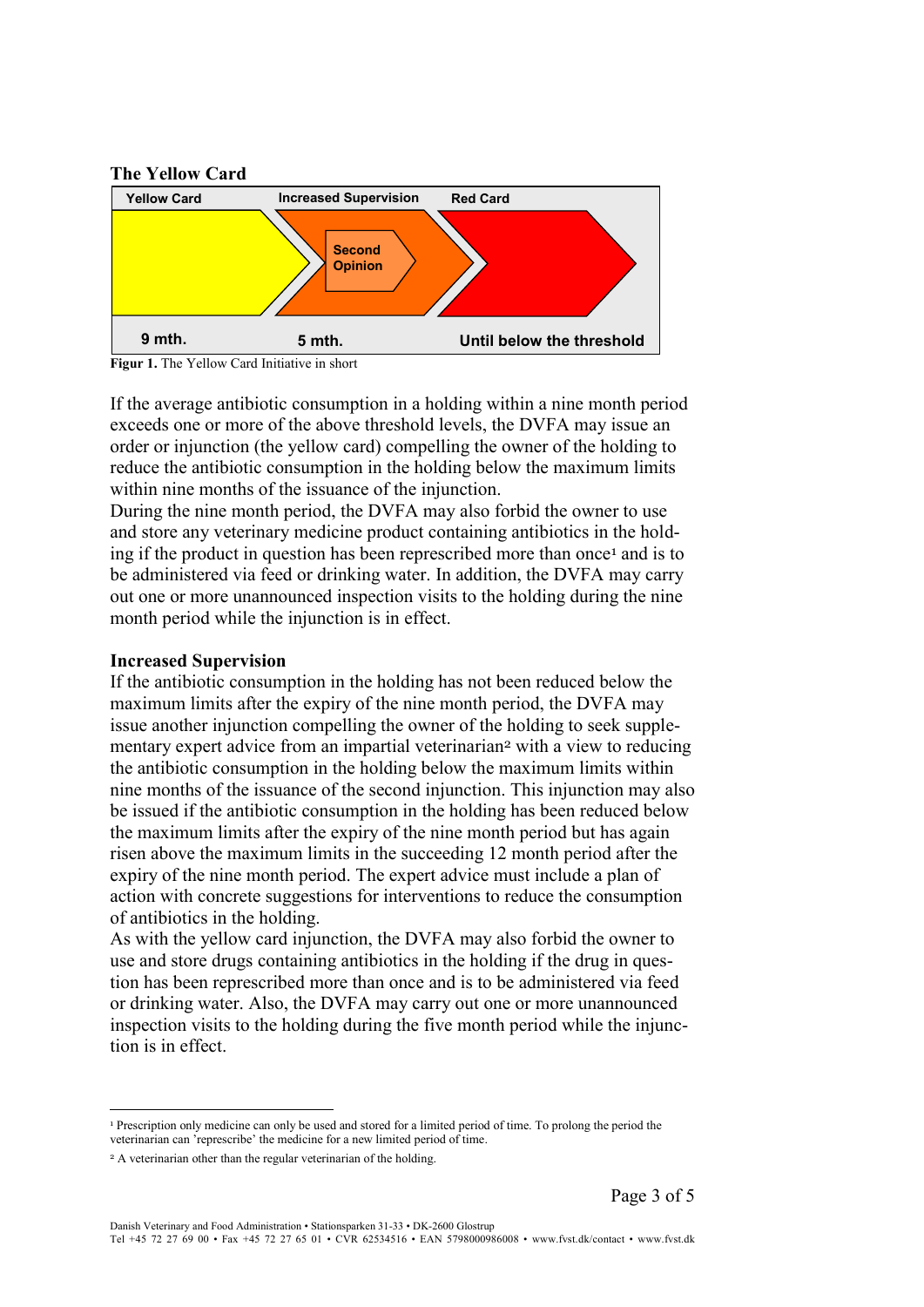#### **The Red Card**

If the antibiotic consumption in the holding has not been reduced below the maximum limits after the expiry of a five month period following the second injunction, the DVFA may issue another injunction compelling the owner of the holding to implement one or mere initiatives mentioned in the above mentioned plan of action or – as a last resort – issue an injunction compelling the owner of the holding to reduce the stocking density with a suitable percentage to ensure that the consumption is reduced to a level below the threshold levels. The injunction will remain in force until the consumption of antibiotics is below the threshold levels. As with the yellow card injunction, the DVFA may also forbid the owner to use and store any veterinary medicine product containing antibiotics in the holding if the drug in question has been represcribed more than once and is to be administered via feed or drinking water. Also, the DVFA may carry out one or more unannounced inspection visits to the holding while the injunction is in effect until the antibiotic consumption in the holding has been reduced below the threshold levels.

#### **Economic Consequences**

The owner of a holding is required to pay a fee for each injunction or prohibition issued and for all inspection visits carried out in accordance with the special provisions. All other expenses, including the costs of the expert advice of the impartial veterinarian must also be paid by the owner.

#### **Legislation**

 $\overline{a}$ 

The requirements of the yellow card initiative are set out in Government Order No. 179 of February  $26<sup>th</sup> 2014$  on special provisions for the reduction of the consumption of antibiotics in pig holdings3. The thresholds are set out in Government Order No. 294 of  $29<sup>th</sup>$  March 2017 on thresholds for use of antibiotics and mortality in herds of cattle and pigs4. Approval of veterinarians to carry out supplementary veterinary assessments for reducing antibiotic consumption in pigs are regulated in Government Order No. 1086 of  $29<sup>th</sup>$  November 20115.

<sup>3</sup> Bekendtgørelse nr. 179 af 26. februar 2014 om særlige foranstaltninger til nedbringelse af antibiotikaforbruget i svinebesætninger, med senere ændringer

<sup>4</sup> Bekendtgørelse nr. 294 af 29. marts 2017 om grænseværdier for antibiotikaforbrug og dødelighed i kvæg- og svinebesætninger

<sup>5</sup> Bekendtgørelse nr. 1086 af 29. november 2011 om godkendelse af dyrlæger til at foretage supplerende veterinærfaglige vurderinger med henblik på nedbringelse af antibiotikaforbruget i svinebesætninger